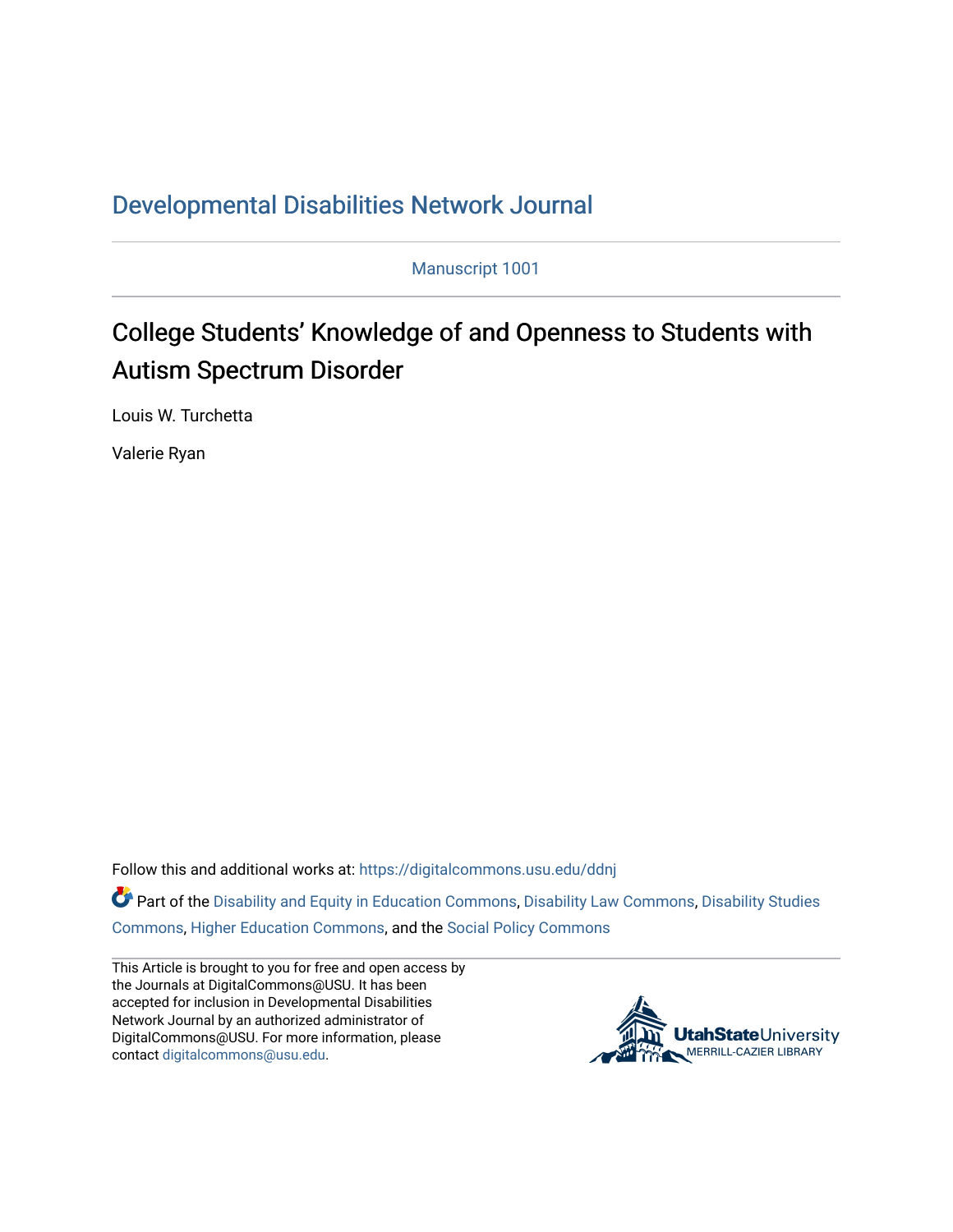## **College Students' Knowledge of and Openness to Students with Autism Spectrum Disorder[a](#page-1-0)**

Louis W. Turchetta,  $1$  & Valerie Ryan<sup>2</sup> <sup>1</sup>Community College of Rhode Island, Warwick, RI <sup>2</sup>University of Rhode Island, Kingston, RI

### **Abstract**

*College students with autism spectrum disorder (ASD) face challenges due to limited understanding of this condition. This study investigates college students' awareness of and openness to peers with ASD using an educational intervention. Data were analyzed via a pre–post survey design with two groups. Factorial analysis of variance showed no significant differences between groups. However, a Wilcoxon signed-rank test revealed significant differences in the treatment group's ranks on the openness scale and knowledge scale between pre- and post-intervention surveys. Findings yielded small (openness) and large effect sizes (knowledge) as expected. Brief educational interventions*  in required courses can thus potentially enhance students' knowledge and engender *positive future interactions with students with ASD.*

## **Plain Language Summary**

*College students with autism spectrum disorder (ASD) face many social challenges. These difficulties stem from limited understanding of the disorder among students and staff. Peers' responses may influence the academic and social success of students with ASD. This study measured college students' awareness of and openness to students with ASD. An educational intervention was performed. No significant changes were found between groups' scale scores and time of survey. However, the intervention group's pre- and postintervention scale scores differed significantly. Results show the value of educational interventions. Providing brief autism-focused education in college courses may enhance students' knowledge. This familiarity could promote positive interactions with peers with ASD.*

Autism spectrum disorder (ASD) affects an individual's capacity for social cognition and communication. Students with ASD represent a growing segment of postsecondary education; an estimated 44% of high school graduates with ASD go on to attend a 2- or 4-year school (Jackson et al., 2018). Concerningly, however, students with ASD have substantially lower completion rates (i.e., between 20% and 40%) than neurotypical students 5 years after graduation (White et al., 2016). A consistent increase in the enrollment of students with ASD underscores the need to better understand these individuals (VanBergeijk et al., 2008).

<span id="page-1-0"></span>Correspondence concerning this article should be addressed to Louis W. Turchetta, Assistant Professor, Department of Psychology, Community College of Rhode Island, Knight Campus, 400 East Ave, Warwick, RI 02886. email: *lwturchetta@ccri.edu.*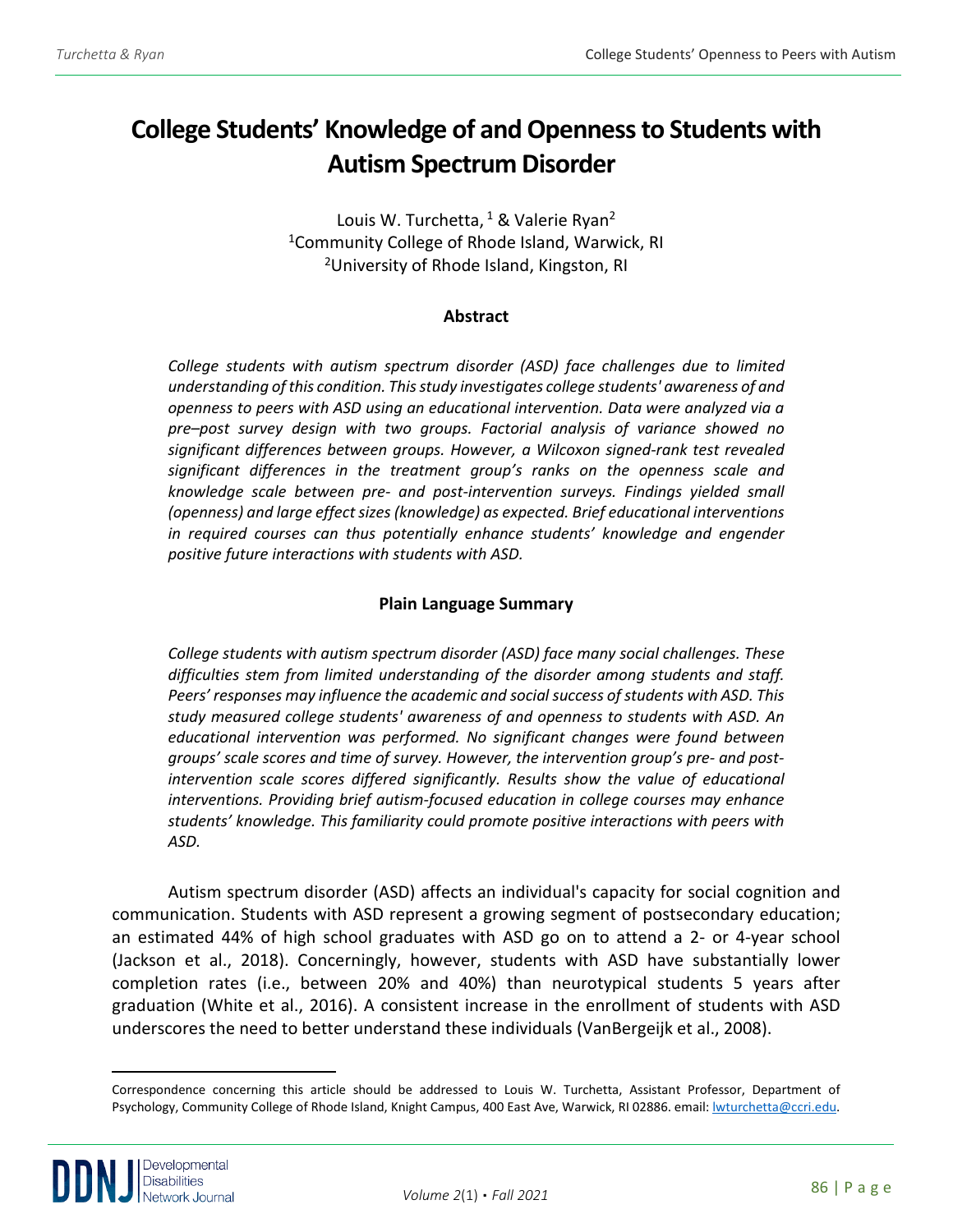The social acceptance of students with ASD at the postsecondary level is an essential aspect of their transition to adulthood (Anderson et al., 2018). A crucial barrier facing college students with ASD is a lack of understanding of this condition (Underhill et al., 2019) from both peers and instructors. Exclusion or generally unreceptive attitudes can render the college environment less hospitable to students with ASD (Gelbar et al., 2015). In particular, peer rejection can contribute to depression, aggressive behavior, and attrition among this population (Harnum et al., 2007). Families of college students with ASD frequently rank adequate support for social functioning above academic support (Camarena & Sarigiani, 2009). In fact, social support represents one of the most crucial components of college success (Gelbar et al., 2015). Many college students with ASD have cited others' understanding of their diagnosis as a major obstacle (Nevill & White, 2011).

### **Theoretical Framework**

#### *Medical Model*

Two popular theoretical frameworks describe disability from divergent points of view. Historically, most educational institutions have assumed a conventional medical model perspective, which stresses an individual's functional limitations (S. R. Jones, 1996). This model frames disability as a personal experience in which rehabilitation is necessary to alleviate associated challenges. More specifically, this model depicts students with ASD as having social or developmental shortcomings that interventions are designed to address (Nevill & White, 2011). The medical model suffers from numerous deficiencies with respect to inclusion.

#### *Social Construct Model*

The second and more recent approach to defining disability describes the concept as a social construct, effectively expanding the disability framework to include all people (Denhart, 2008). This model posits that disability is socially constructed rather than purely individual. Viewing disability through this lens allows for greater appreciation of diversity in the classroom (Strange, 2000). This more inclusive framework also encourages changes to environments, thinking, and beliefs to address challenges facing people with disabilities.

The social construct model also enables institutions to craft interventions intended to improve the surrounding environment for students with ASD (Matthews et al., 2015). Interventions designed to target the environment rather than the individual may yield notable impacts; environmental improvements are especially relevant to the retention and advancement of college students with ASD (Matthews et al., 2015; Nachman & Brown, 2020; Strange, 2000).

### *Importance of Typical Peer Attitudes*

Peers' attitudes toward students with ASD may greatly influence these students' academic and social outcomes. For example, the degree of social connectedness perceived by students with ASD is related to the attitudes of their neurotypical peers (Jackson et al., 2018).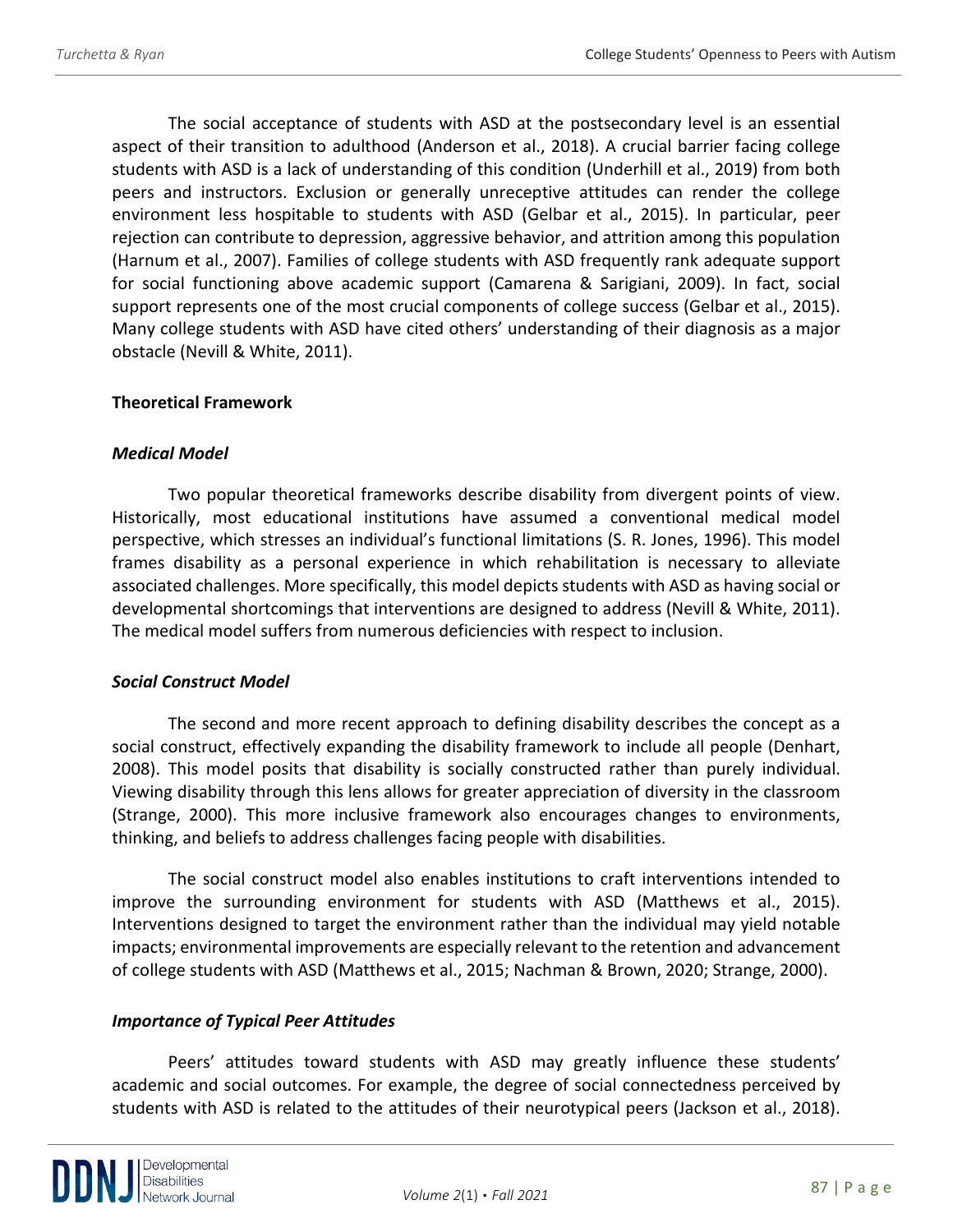Peers can profoundly affect young adults' self-concept, social skills, academic achievement, motivation, and future outcomes (Wertsch, 1985).

Students with ASD continue to struggle on college campuses, and services that promote social functioning (e.g., coaching or peer mentoring) are not required by law (Brown & Coomes, 2016). Students may also lack the social skills necessary to effectively self-advocate and often choose not to disclose details about their disability (D. R. Jones et al., 2021). Students with ASD cite social challenges as being among their greatest hurdles on college campuses; a lack of awareness among peers seems to be one of the most critical areas of need in supporting students with ASD (Anderson et al., 2018).

Typical students may misconstrue certain ASD-related behaviors, such as a lack of eye contact or misinterpretation of social cues, as reluctance to make connections. Research on perceptions of atypical behaviors in the ASD population suggests the importance of environmental change in fostering acceptance (Underhill et al., 2019). College students tend to view such behavior more negatively when it is not tied to a diagnostic label such as ASD (Brosnan & Mills, 2016; Butler & Gillis, 2011). Giving neurotypical students the means to identify and support peers with ASD may lead to greater understanding and inclusion. Additionally, raising awareness of ASD could enable neurotypical peers to better recognize associated behaviors and view them more favorably (Gillespie-Lynch et al., 2021).

### **Importance of Advocating for Greater Awareness**

Awareness programs can potentially reduce stereotypes and stigma about students with ASD (Van Hees et al., 2015). Efforts to increase awareness of ASD may lead to improved understanding of students with the condition (Griffith et al., 2012). Raising awareness of ASD is consistent with interventions modeled after social construct theory (Matthews et al., 2015) and supported by the Interagency Autism Coordinating Committee's (2020) strategic plan for ASD research. Furthermore, greater awareness of ASD among typical college students and faculty could improve the experience of students with ASD by reducing isolation and dropout (Griffith et al., 2012).

Promoting awareness of students with ASD in community college settings is especially important; these students are twice as likely to attend community college than a 4-year institution (Snyder et al., 2016). Students with ASD may attend community college in greater numbers for various reasons, including affordability, lower admissions requirements, accessibility, an emphasis on teaching over research, and smaller classes (Ankeny & Lehmann, 2010).

Students with ASD and their families have long advocated for campus support such as peer mentoring and ASD awareness programs. These programs may ease the transition for students with ASD (Camarena & Sarigiani, 2009). When neurotypical peers exhibit high openness and acceptance of atypical behaviors consistent with ASD, students on the spectrum can prosper (Underhill et al., 2019). Maximizing awareness and acceptance among peers and faculty could,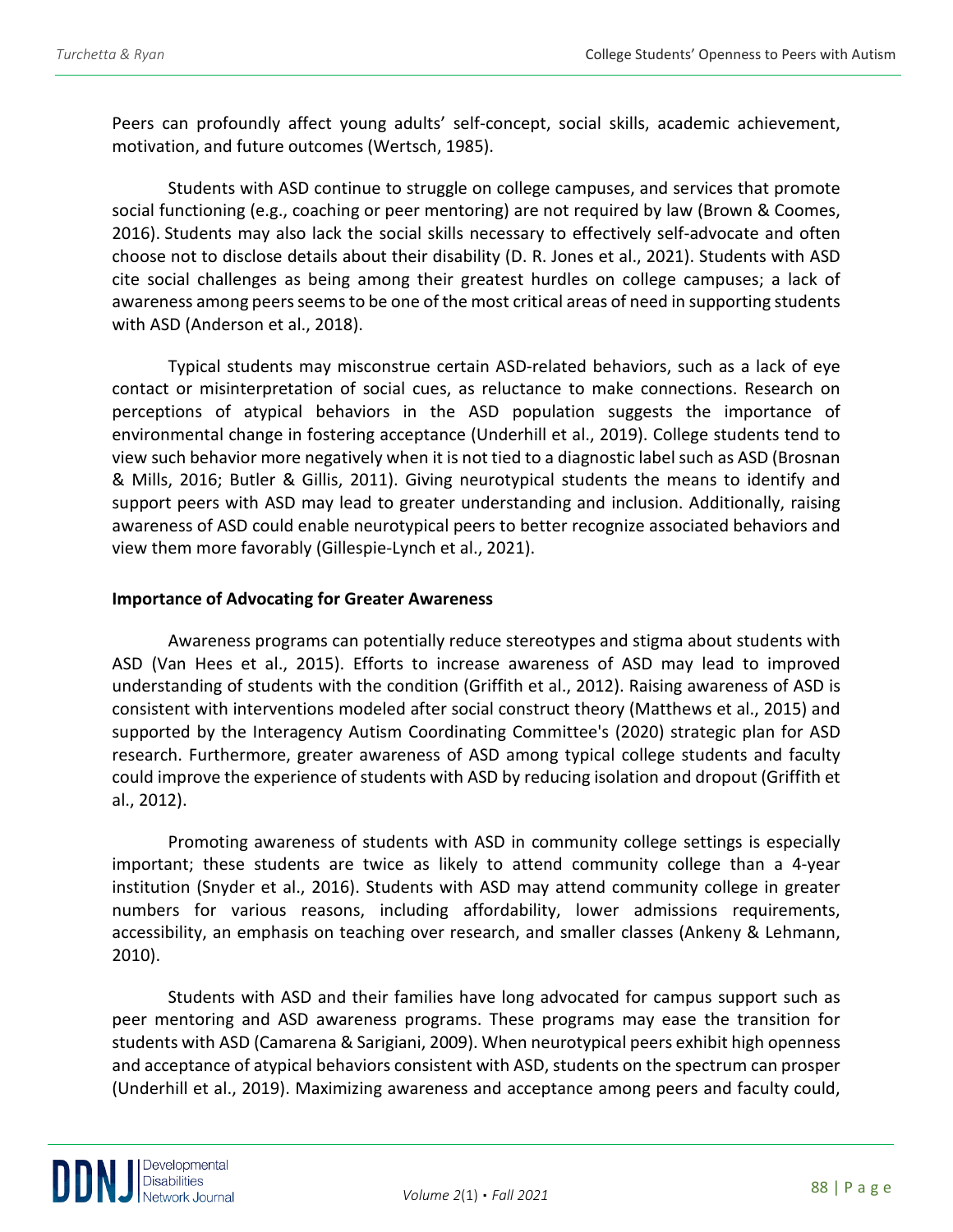therefore, benefit all parties. ASD awareness education can be incorporated into relevant academic courses (e.g., introductory psychology) to enhance understanding among the general student body (Nevill & White, 2011). Yet studies examining efforts to improve the environment for students with ASD are scarce (Brown & Coomes, 2016), especially at the community college level (Shmulsky & Gobbo, 2019).

## **Aim of Study**

This study sought to assess community college students' awareness (i.e., knowledge) of and openness to peers with ASD before and after an educational intervention. The intervention consisted of a 20-minute mini lesson on ASD created by the lead investigator and presented in his general psychology course. The mini lesson was designed to dispel common stereotypes and to promote an accurate understanding of ASD. Students' knowledge and openness were assessed before and after the lesson and compared to a control group of students in other general psychology classes who did not receive the lesson. Related implications and directions for future research to improve educational efforts in this area are provided in closing.

## **Method**

## **Participants**

Participants were recruited via email and verbal announcements from four instructors (including the lead investigator) teaching general psychology at the Community College of Rhode Island (CCRI). Students received extra credit for full participation. Specifically, to be included in the data analysis, students in the experimental group were required to complete pre- and postsurveys and attend the in-class educational intervention on ASD. Control group members were required to complete only the pre- and post-survey; they did not attend the mini lesson. Sixty students were initially recruited and completed the pretest; 44 also took the posttest. The final sample (*N* = 44) was somewhat evenly distributed in terms of gender (56.8% women, 43.2% men). Participants were between 18 and 48 years old (*M =* 21.5 years). In terms of ethnicity, 58% of participants identified as White/European, 7.4% as Black, 2.5% as South Central American, 22.2% as Other Latino, 8.6% as multiracial/multiethnic, and 1.2% did not say.

## **Procedures**

Participants completed an identical pre- and posttest including two surveys that respectively measured knowledge of ASD and openness to people with ASD. All surveys were administered through Google Forms before and after the in-class educational intervention. Participants were assigned to either the treatment or control group based on course enrollment. Those who attended the lead investigator's class received the 20-minute mini-lesson, whereas students in other general psychology courses did not (i.e., control group).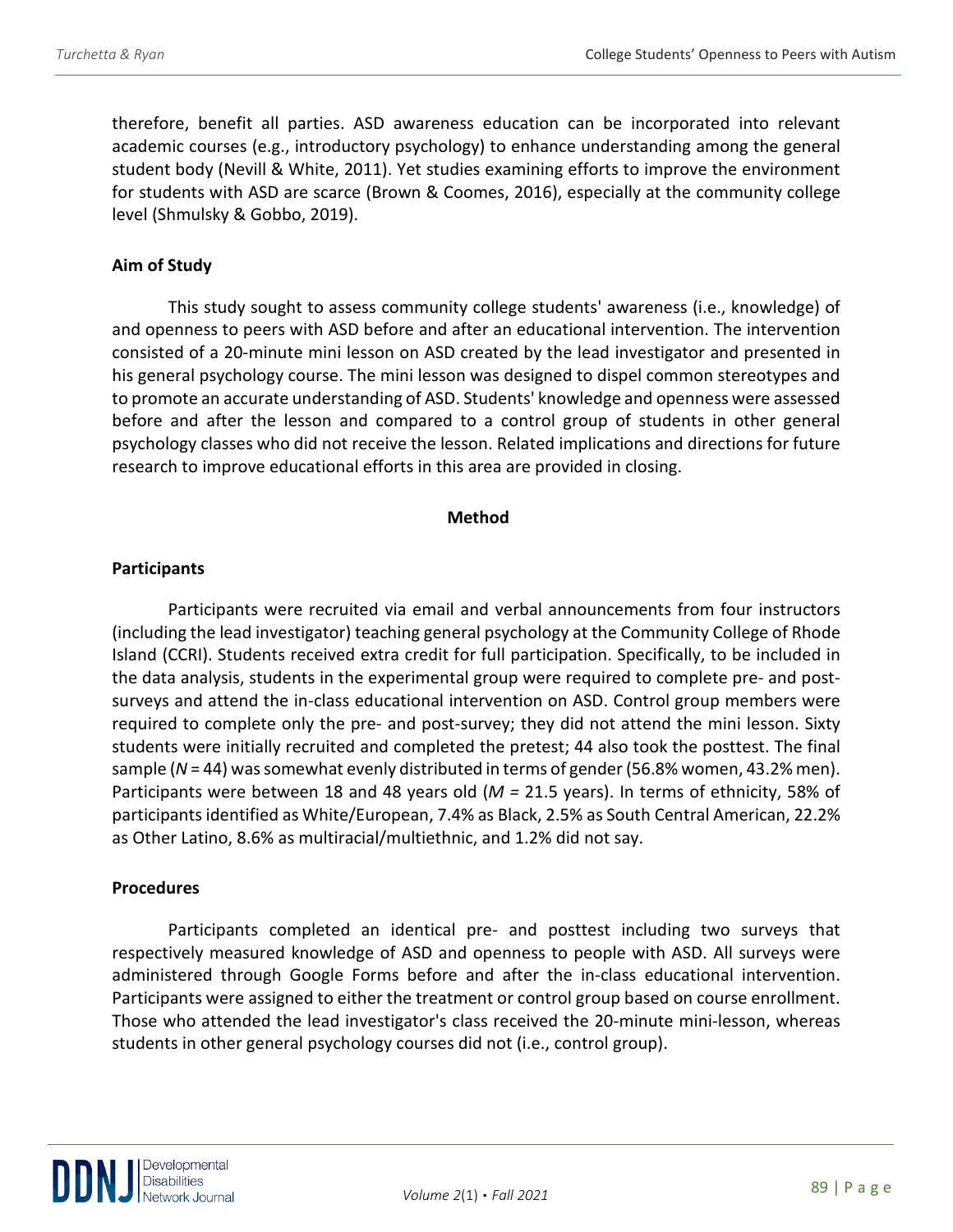### *Intervention*

The lead investigator created the mini lesson and delivered it in his general psychology course. The lesson consisted of PowerPoint slides along with brief videos, including publicly available video clips depicting the perspectives of students with ASD. In terms of the lesson's learning objectives, the intervention group was expected to be able to (a) define ASD; (b) describe aspects of the identification, intervention, and prognosis for individuals with ASD; (c) understand differences in how people with ASD may express empathy and emotion; and (d) describe how the behavior of individuals with ASD can sometimes be misunderstood.

## *Timeline*

The experimental and control groups completed an identical posttest 1 week after the intervention. During the informed consent process, students who agreed to participate in the study were randomly assigned an ID with which the lead investigator could verify and match their pre- and posttest scores for data analysis. Personally identifying information was kept separate from participants' responses.

## *Ethical Considerations*

Study participation was voluntary, and all potential participants (i.e., across courses in which the study was advertised) could complete a comparable alternative assignment for extra credit if they desired. The lead investigator completed required trainings on human subjects research and received study approval from CCRI's Institutional Review Board.

### **Instruments**

The first survey was designed to evaluate participants' openness to individuals with ASD. The survey included a vignette along with seven questions developed by Harnum et al. (2007). A second survey, a knowledge assessment, was administered simultaneously during the pre- and posttest; this assessment was developed by Stone (1987), adapted by Heidgerken et al. (2005), and used in a study regarding college students' knowledge of autism (Tipton & Blacher, 2014). Both measures are provided in the Appendix.

## **Data Analysis**

We adopted a between- and within-groups pre–post design involving two  $2 \times 2$  factorial analyses of variance (ANOVAs). A mixed design was employed to determine whether scores on the openness scale and knowledge scale differed by group (treatment vs. control) and time of survey (pre- vs. post-intervention). We also used the Wilcoxon signed-rank test to determine whether significant differences existed in the treatment group's ranks on the openness scale and knowledge scale between pre- and post-intervention surveys. The alpha level was 0.05. All analyses were conducted in R version 3.4.3 (R Core Team, 2017).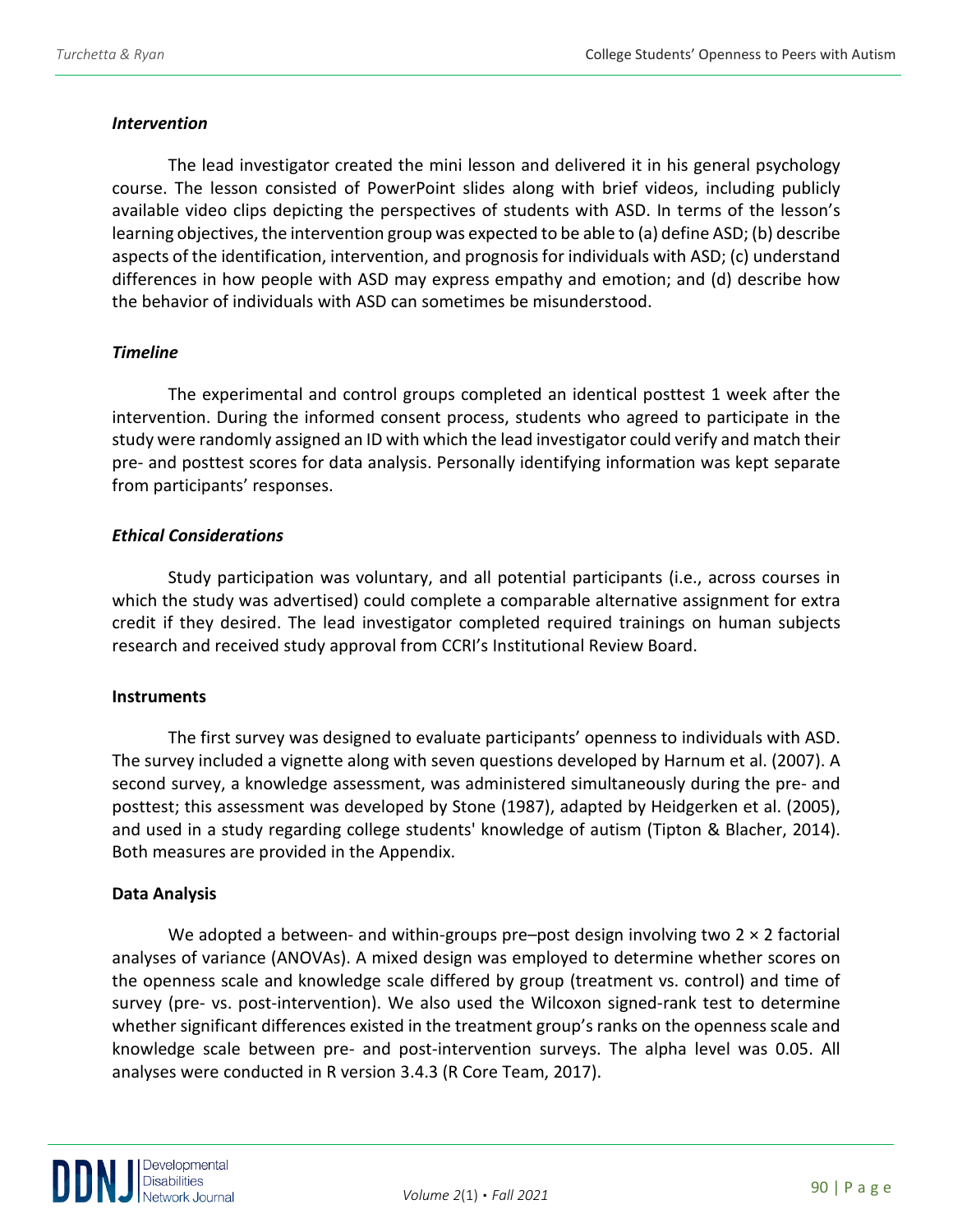#### **Results**

The ANOVA did not reveal statistically significant interactions between group (treatment) and time (pre–posttests) on participants' scores on the openness and knowledge scales. Results also did not yield statistically significant main effects of group or time. When plotting the group means by time, we observed a potential interaction effect between group and time, as the lines were not parallel; however, no statistically significant effect was found (Figures 1 and 2).

## **Figure 1**





The Wilcoxon signed-rank test indicated statistically significant differences in pre- and post-test ranks on the treatment group's openness scale (*Mdn*<sub>pre-test</sub> = 19 vs. *Mdn*<sub>post-test</sub> 21.5; *V* = 27, *p* = 0.01) and knowledge scale (*Mdn*pre-test = 35 vs. *Mdn*post-test = 40; *V* = 46.5, *p* = 0.03). The ranks were significantly higher for the post-tests versus the pre-tests. Students in the treatment group thus apparently held more favorable attitudes toward, and were more knowledgeable about, people with ASD following the informational mini lesson.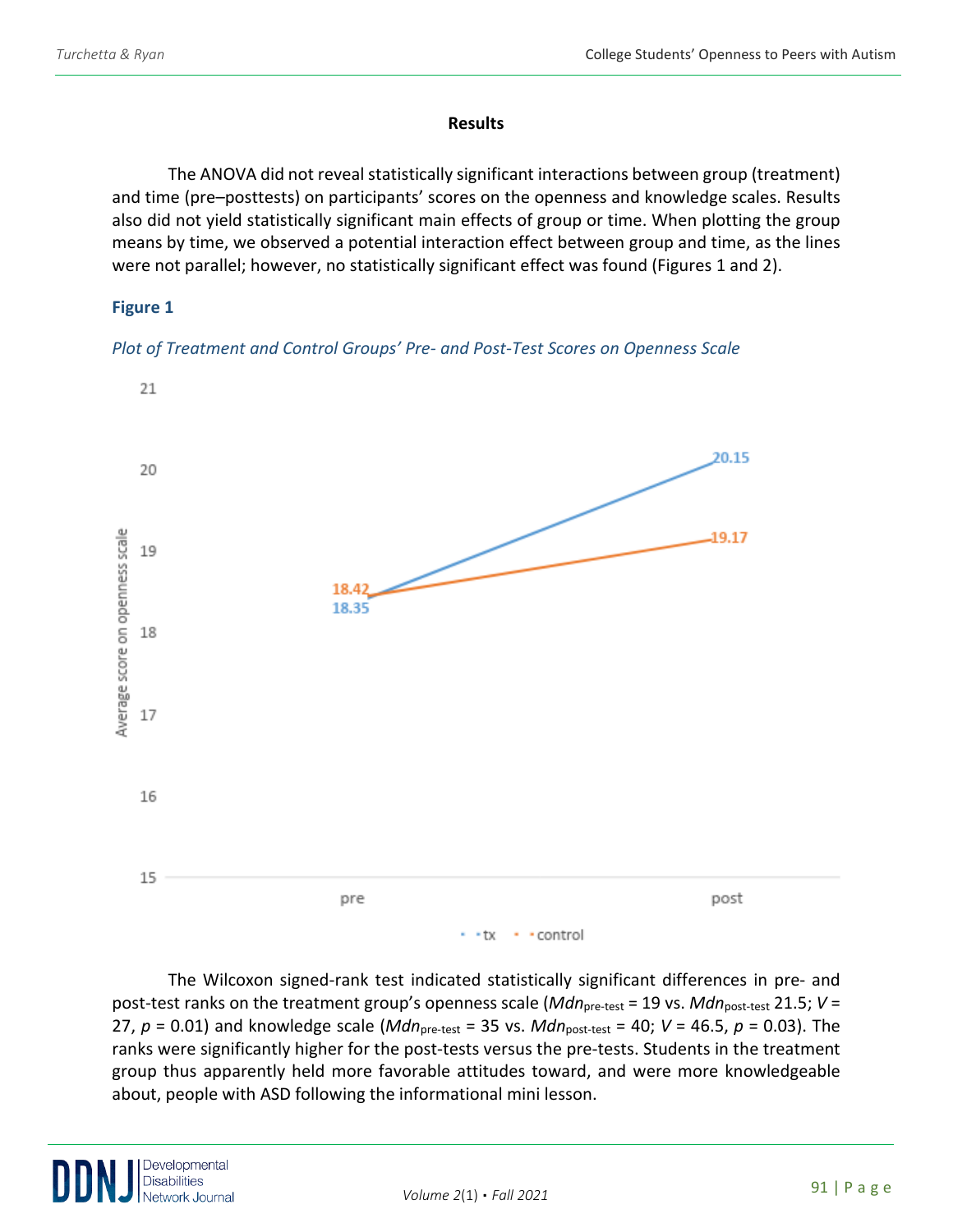## **Figure 2**



## *Plot of Treatment and Control Groups' Pre- and Post-Test Scores on Knowledge Scale*

The Wilcoxon signed-rank test also yields an effect size, Cliff's delta (*d*). This measure was small for the difference between the treatment group's pre- and posttest scores on openness (*d* = 0.19) but large for the difference between their scores on knowledge (*d* = 0.48). The large effect size associated with knowledge indicates that this variable was substantially influenced by the intervention. The small effect size associated with openness indicates that the intervention was substantially less influential on this variable.

## **Discussion**

The intervention showed promising results, as students' knowledge and openness each improved in the treatment group. The lack of statistically significant interactions and main effects in the factorial ANOVAs may be due to two factors: (1) a small sample size and (2) non-normally distributed data. There were only 20 participants in the treatment group and 24 in the control group, resulting in little power to detect significant effects. The Wilcoxon signed-rank test, a nonparametric test analogous to a dependent samples *t* test, was, therefore, a better candidate for analyzing these data.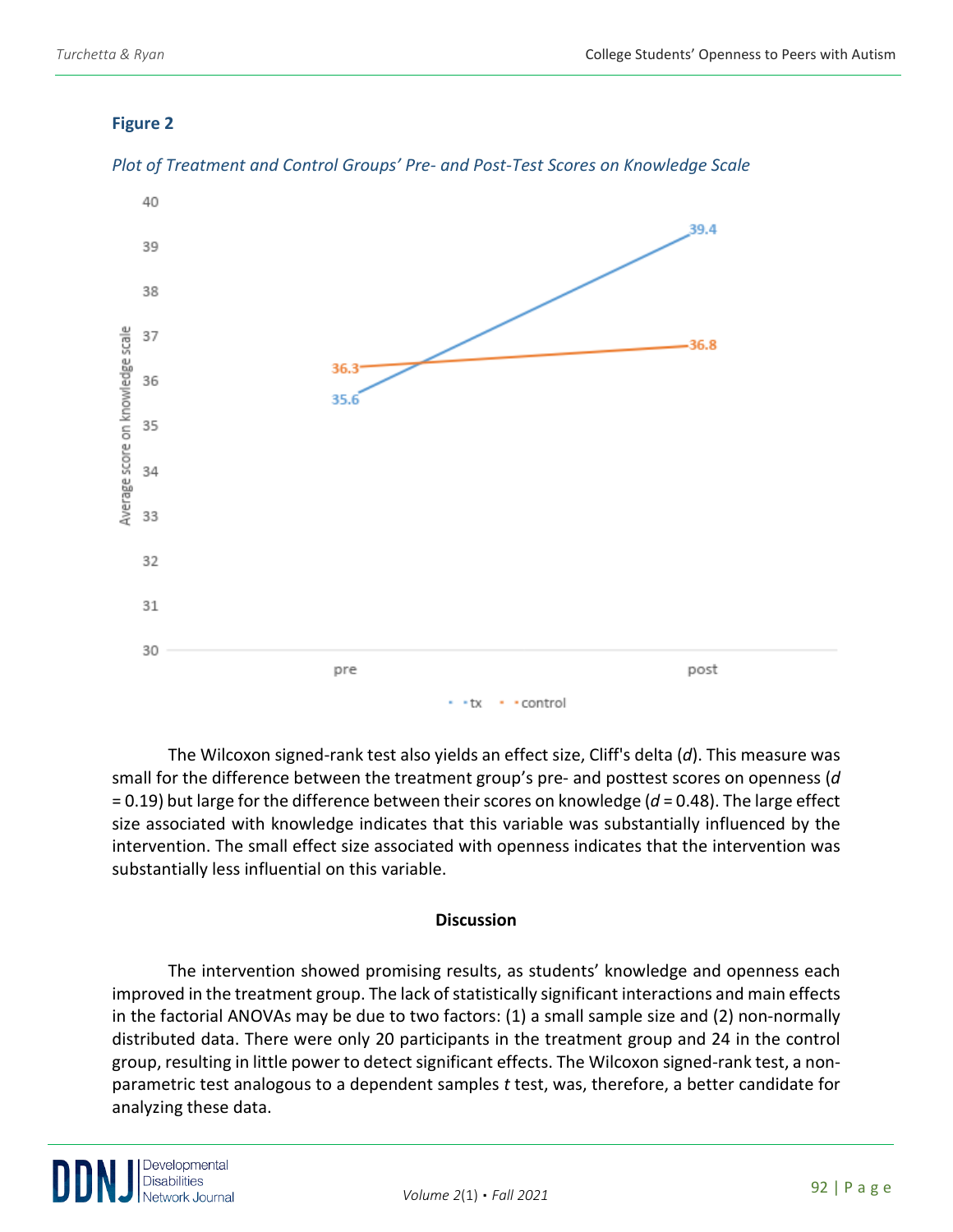The statistically significant results of the Wilcoxon signed-rank test suggest an expected large effect size for change in knowledge and an expected small effect size for change in openness. Tests of factual knowledge often show large gains after an educational intervention (Gillespie-Lynch et al., 2021). Scholars have also found that implicit attitudes, such as openness, may be more resistant to awareness training (D. R. Jones et al., 2021). Research on implicit attitude change highlights the quantity or amount of contact as the most critical element for change (Gardiner & Iarocci, 2014). Knowledge or explicit awareness of the need for change is typically the first stage in a change process. The transtheoretical model of change asserts that when attempting to change behavior, attitude change through consciousness raising or promotion of awareness is usually the first step (Prochaska & Norcross, 2001). Our findings imply that awareness initiatives, such as a mini lesson in a general psychology class, can substantially improve knowledge and marginally improve openness in typical students. These results are consistent with those of Van Hees et al. (2015), who reported large increases in knowledge and modest increases in openness after an educational intervention.

Furthermore, consistent with Gillespie-Lynch et al. (2021), openness did not change substantially; however, educational interventions may initially help students to understand individuals with ASD. An educational intervention and initial improvement in explicit knowledge could serve as a prerequisite for positive future interactions. More specifically, before considerable gains in openness can be realized, typical students may first need knowledge in addition to multiple opportunities to be in the presence of students with ASD over extended periods and with repeated exposure.

### **Limitations**

The limitations of this research include its small sample size and uncertainty regarding the retention of participants' gains in knowledge and openness after post-measures were collected. Additionally, students who chose to participate in this study for extra credit may have fundamentally differed from those who opted not to take part.

In the future, researchers could recruit a larger sample size and adopt a follow-up design to determine whether any increases in participants' scores have lasting effects. Scholars can also examine the impacts of intervention programs on student populations who have already received ASD education.

## **Conclusion**

Ideally, subsequent research and interventions combining education and other best practice measures (e.g., peer mentoring) could increase students' extent of positive exposure to and experiences with ASD, possibly enhancing openness over time. Students with ASD may particularly benefit from policies that incorporate awareness education into introductory coursework for all students.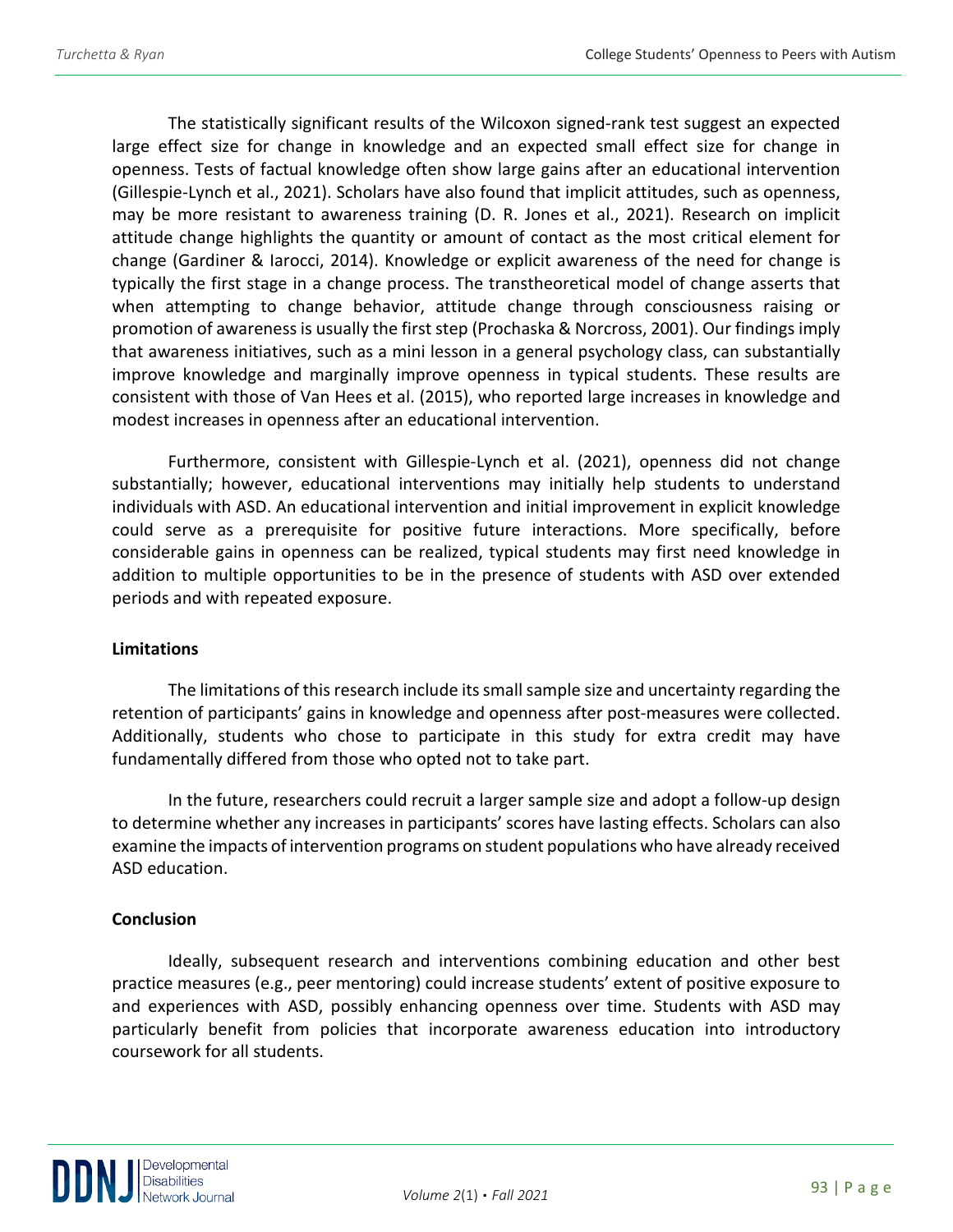#### **References**

- Anderson, K. A., Sosnowy, C., Kuo, A. A., & Shattuck, P. T. (2018). Transition of individuals with autism to adulthood: A review of qualitative studies. *Pediatrics*, *141*(Suppl 4), S318–S327. [https://doi.org/](https://doi.org/%2010.1542/peds.2016-4300I)  [10.1542/peds.2016-4300I](https://doi.org/%2010.1542/peds.2016-4300I)
- Ankeny, E. M., & Lehmann, J. P. (2010). The transition lynchpin: The voices of individuals with disabilities who attended a community college transition program. *Community College Journal of Research and Practice*, *34*(6), 477–496.<https://doi.org/10.1080/10668920701382773>
- Brosnan, M., & Mills, E. (2016). The effect of diagnostic labels on the affective responses of college students toward peers with 'Asperger's Syndrome' and 'Autism Spectrum Disorder.' *Autism*, *20*(4), 388–394.<https://doi.org/10.1177%2F1362361315586721>
- Brown, K. R., & Coomes, M. D. (2016). A spectrum of support: Current and best practices for students with autism spectrum disorder (ASD) at community colleges. *Community College Journal of Research and Practice*, *40*(6), 465–479.<https://doi.org/10.1080/10668926.2015.1067171>
- Butler, R. C., & Gillis, J. M. (2011). The impact of labels and behaviors on the stigmatization of adults with Asperger's disorder. *Journal of Autism and Developmental Disorders, 41*(6)**,** 741–749. https://doi. org/10.1007/s10803-010-1093-9
- Camarena, P. M., & Sarigiani, P. A. (2009). Postsecondary educational aspirations of high-functioning adolescents with autism spectrum disorders and their parents. *Focus on Autism and Other Developmental Disabilities*, *24*(2), 115–128.<https://doi.org/10.1177%2F1088357609332675>
- Denhart, H. (2008). Deconstructing barriers: Perceptions of students labeled with learning disabilities in higher education. *Journal of Learning Disabilities*, *41*(6), 483–497. [https://doi.org/10.1177%](https://doi.org/10.1177%25%202F0022219408321151)  [2F0022219408321151](https://doi.org/10.1177%25%202F0022219408321151)
- Gardiner, E., & Iarocci, G. (2014). Students with autism spectrum disorder in the university context: Peer acceptance predicts intention to volunteer. *Journal of Autism and Developmental Disorders*, *44*(5), 1008–1017.<https://doi.org/10.1007/s10803-013-1950-4>
- Gelbar, N. W., Smith, I., & Reichow, B. (2015). Systematic review of articles describing experience and supports of individuals with autism enrolled in college and university programs. *Journal of Autism and Developmental Disorders*, *44*(10), 2593–2601.<https://doi.org/10.1007/s10803-014-2135-5>
- Gillespie-Lynch, K., Daou, N., Obeid, R., Reardon, S., Khan, S., & Goldknopf, E. J. (2021). What contributes to stigma towards autistic university students and students with other diagnoses? *Journal of Autism and Developmental Disorders*, *51*(2), 459–475. [https://doi.org/10.1007/s10803-020-](https://doi.org/10.1007/s10803-020-04556-7) [04556-7](https://doi.org/10.1007/s10803-020-04556-7)
- Griffith, G. M., Totsika, V., Nash, S., & Hastings, R. P. (2012). 'I just don't fit anywhere': Support experiences and future support needs of individuals with Asperger syndrome in middle adulthood. *Autism*, *16*(5), 532–546.<https://doi.org/10.1177%2F1362361311405223>
- Harnum, M., Duffy, J., & Ferguson, D. A. (2007). Adults' versus children's perceptions of a child with autism or attention deficit hyperactivity disorder. *Journal of Autism and Developmental Disorders*, *37*(7), 1337–1343.<https://doi.org/10.1007/s10803-006-0273-0>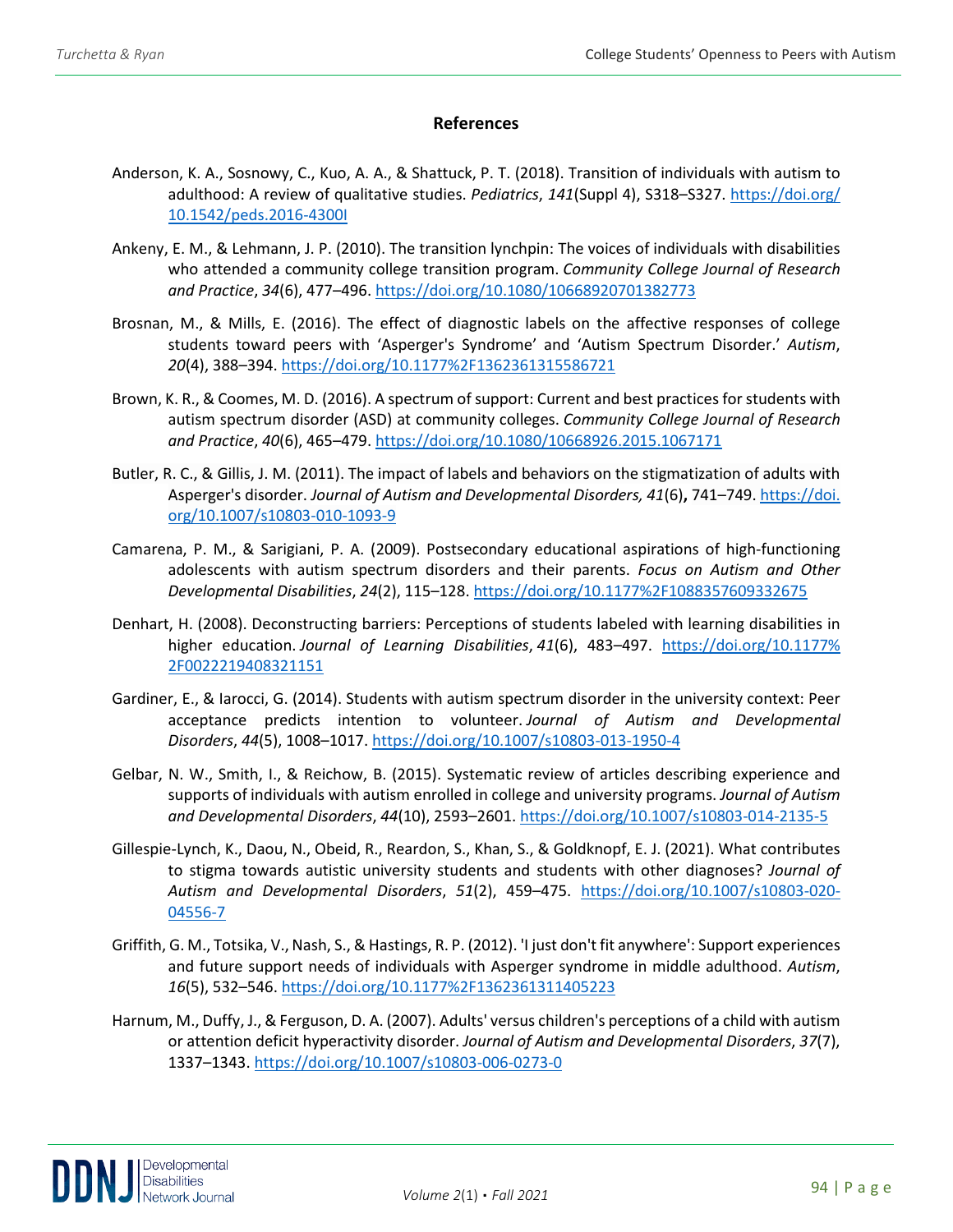- Heidgerken, A. D., Geffken, G., Modi, A., & Frakey, L. (2005). A survey of autism knowledge in a health care setting. *Journal of Autism and Developmental Disorders*, *35*(3), 323–330. [https://doi.org/](https://doi.org/%2010.1007/s10803-005-3298-x)  [10.1007/s10803-005-3298-x](https://doi.org/%2010.1007/s10803-005-3298-x)
- Interagency Autism Coordinating Committee. (2020, July). *IACC strategic plan for autism spectrum disorder (ASD) 2018-2019 update.* <https://iacc.hhs.gov/publications/strategic-plan/2019/>
- Jackson, S. L. J., Hart, L., Brown, J. T., & Volkmar, F. R. (2018). Brief report: Self-reported academic, social, and mental health experiences of postsecondary students with autism spectrum disorder. *Journal of Autism and Developmental Disorders*, *48*(3), 643–650. [https://doi.org/10.1007/s10803-017-](https://doi.org/10.1007/s10803-017-3315-x) [3315-x](https://doi.org/10.1007/s10803-017-3315-x)
- Jones, S. R. (1996). Toward inclusive theory: Disability as social construction. *NASPA Journal*, *33*(4), 347– 354.<https://doi.org/10.1080/00220973.1996.11072421>
- Jones, D. R., DeBrabander, K. M., & Sasson, N. J. (2021). Effects of autism acceptance training on explicit and implicit biases toward autism. *Autism*, *25*(5), 1246–1261. [https://doi.org/10.1177/](https://doi.org/10.1177/%201362361320984896)  [1362361320984896](https://doi.org/10.1177/%201362361320984896)
- Matthews, N. L., Ly, A. R., & Goldberg, W. A. (2015). College students' perceptions of peers with autism spectrum disorder. *Journal of Autism and Developmental Disorders*, *45*(1), 90–99[. https://doi.org/](https://doi.org/%2010.1007/s10803-014-2195-6)  [10.1007/s10803-014-2195-6](https://doi.org/%2010.1007/s10803-014-2195-6)
- Nachman, B. R., & Brown, K. R. (2020). Omission and othering: Constructing autism on community college websites. Community College Journal of Research and Practice, 44(3), 211-223. https://doi.org/ [10.1080/10668926.2019.1565845](https://doi.org/%2010.1080/10668926.2019.1565845)
- Nevill, R. E., & White, S. W. (2011). College students' openness toward autism spectrum disorders: Improving peer acceptance. *Journal of Autism and Developmental Disorders*, *41*(12), 1619–1628. <https://doi.org/10.1007/s10803-011-1189-x>
- Prochaska, J. O., & Norcross, J. C. (2001). Stages of change. *Psychotherapy: Theory, Research, Practice, Training*, *38*(4), 443–448.<https://psycnet.apa.org/doi/10.1037/0033-3204.38.4.443>
- R Core Team. (2017). *R: A language and environment for statistical computing*. R Foundation for Statistical Computing.
- Shmulsky, S., & Gobbo, K. (2019). Autism support in a community college setting: Ideas from intersectionality. *Community College Journal of Research and Practice, 43*(9), 648–652. <https://doi.org/10.1080/10668926.2018.1522278>
- Snyder, T. D., de Brey, C., & Dillow, S. A. (2016). *Digest of education statistics 2014* (50th ed.). National Center for Educational Statistics.<https://nces.ed.gov/pubs2016/2016006.pdf>
- Stone, W. L. (1987). Cross-disciplinary perspectives on autism. *Journal of Pediatric Psychology*, *12*(4), 615– 630.<https://doi.org/10.1093/jpepsy/12.4.615>
- Strange, C. (2000). Creating environments of ability. In H. A. Belch (Ed.), *New directions for student services: Serving students with disabilities* (pp. 19–30). Jossey-Bass Publishers.
- Tipton, L. A., & Blacher, J. (2014). Brief report: Autism awareness: Views from a campus community. *Journal of Autism and Developmental Disorders*, *44*(2), 477–483. [https://doi.org/](https://doi.org/%2010.1007/s10803-013-1893-9)  [10.1007/s10803-013-1893-9](https://doi.org/%2010.1007/s10803-013-1893-9)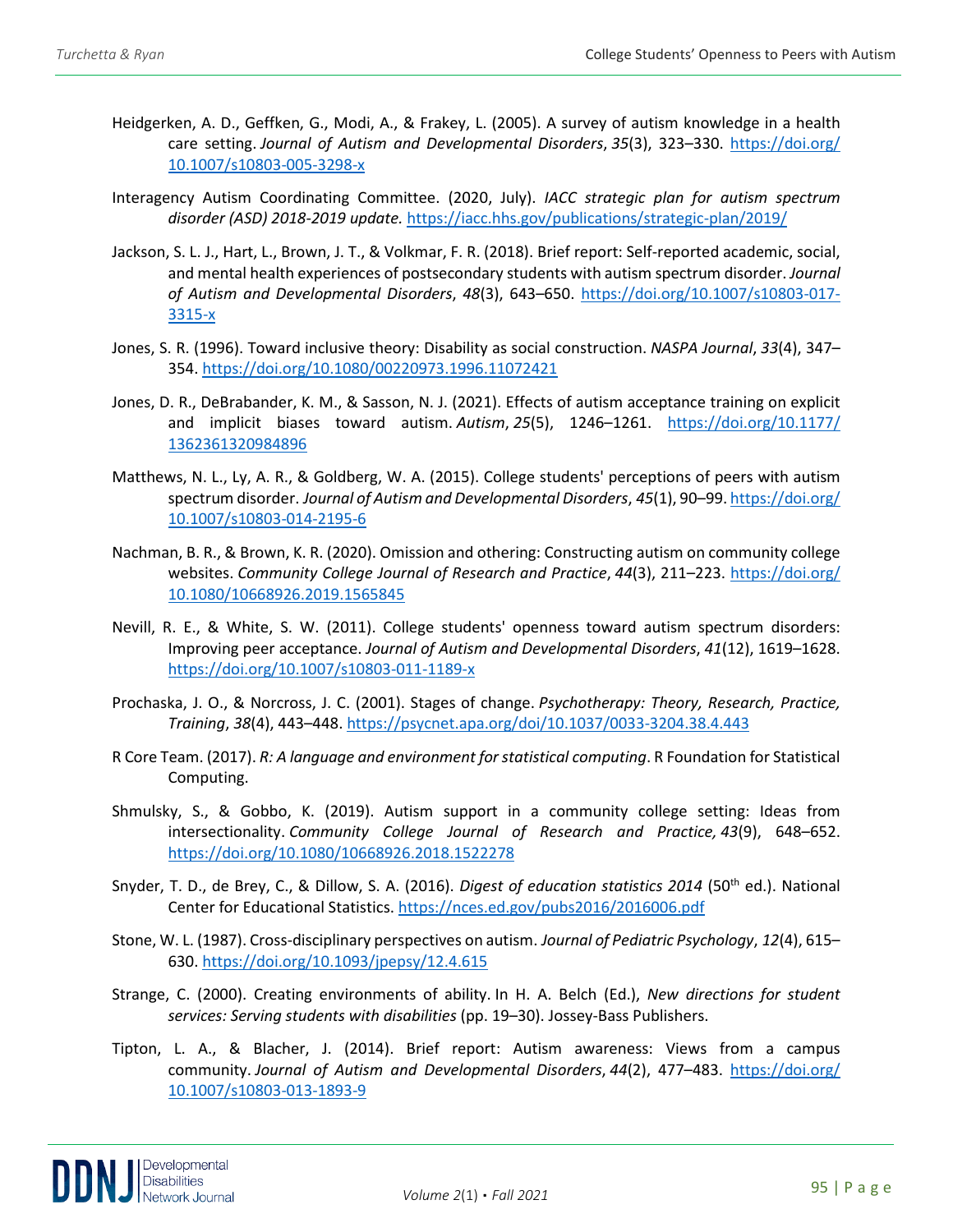- Underhill, J. C., Ledford, V., & Adams, H. (2019). Autism stigma in communication classrooms: Exploring peer attitudes and motivations toward interacting with atypical students. *Communication Education*, *68*(2), 175–192[. https://doi.org/10.1080/03634523.2019.1569247](https://doi.org/10.1080/03634523.2019.1569247)
- Van Hees, V., Moyson, T., & Roeyers, H. (2015). Higher education experiences of students with autism spectrum disorder: Challenges, benefits and support needs. *Journal of Autism and Developmental Disorders*, *45*(6), 1673–1688.<https://doi.org/10.1007/s10803-014-2324-2>
- VanBergeijk, E., Klin, A., & Volkmar, F. (2008). Supporting more able students on the autism spectrum: College and beyond. *Journal of Autism and Developmental Disorders*, *38*(7), 1359[. https://doi.org/](https://doi.org/%2010.1007/s10803-007-0524-8)  [10.1007/s10803-007-0524-8](https://doi.org/%2010.1007/s10803-007-0524-8)
- Wertsch, J. V. (1985). *Vygotsky and the social formation of mind*. Harvard University Press.
- White, S. W., Elias, R., Salinas, C. E., Capriola, N., Conner, C. M., Asselin, S. B., Miyazaki, Y., Mazefsky, C. A., Howlin, P., & Getzel, E. E. (2016). Students with autism spectrum disorder in college: Results from a preliminary mixed methods needs analysis. *Research in Developmental Disabilities, 56, 29–40.*  <https://doi.org/10.1016/j.ridd.2016.05.010>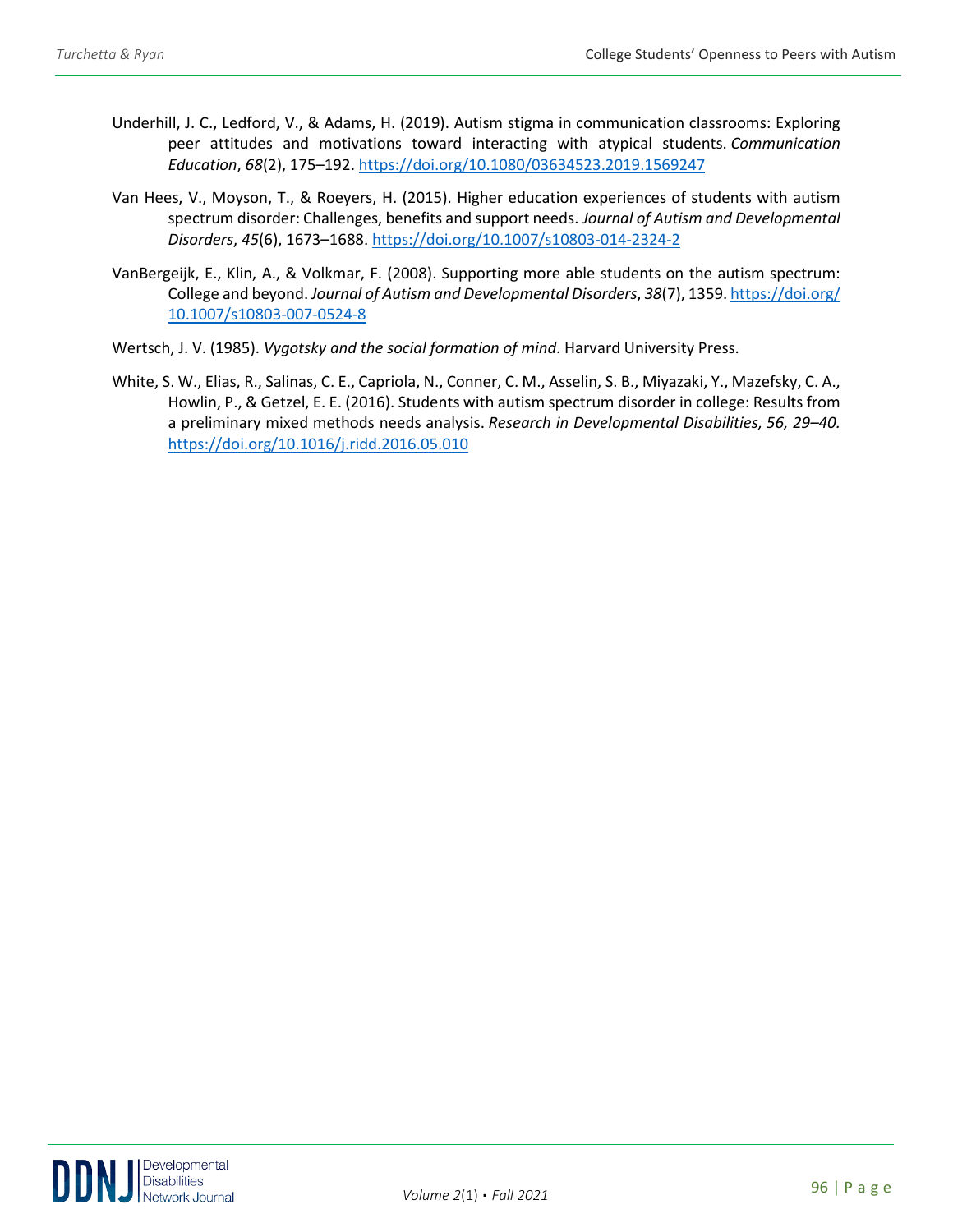## **Appendix**

#### **PART 1: Openness Scale**

**Instructions**: Please read the following vignette regarding Jamie and answer the questions as honestly as possible. Your answers will not be connected with your name.

Jamie is a new resident in your apartment building. Jamie does not spend time with, or talk with, neighbors, and finds it hard to make friends. Jamie is mostly very quiet. When Jamie speaks or does things, they are usually done over and over again. For example, when telling you a joke, Jamie may repeat the punch line over and over again. Jamie does not usually show signs of happiness, sadness, or fear and sometimes has a confused facial expression when walking around campus or talking to people. When in Jamie's room, Jamie usually spends a great deal of time sitting in a chair and rocking back and forth. Jamie also likes to always have a book in-hand and occasionally reads it while walking. Jamie is a good student and is quite generous with time and possessions. Jamie is always willing to help others out with their work when they ask for it.

- 1. This person makes me feel afraid.
	- a. Strongly disagree
	- b. Disagree
	- c. Don't know
	- d. Agree
	- e. Strongly Agree
- 2. This person is probably as smart as I am.
	- a. Strongly disagree
	- b. Disagree
	- c. Don't know
	- d. Agree
	- e. Strongly Agree
- 3. I would not mind Jamie living in my hallway or apartment building.
	- a. Strongly disagree
	- b. Disagree
	- c. Don't know
	- d. Agree
	- e. Strongly Agree
- 4. I would hang out with Jamie in my free time.
	- a. Strongly disagree
	- b. Disagree
	- c. Don't know
	- d. Agree
	- e. Strongly Agree
- 5. I would feel comfortable around this person.
	- a. Strongly disagree
	- b. Disagree
	- c. Don't know
	- d. Agree
	- e. Strongly Agree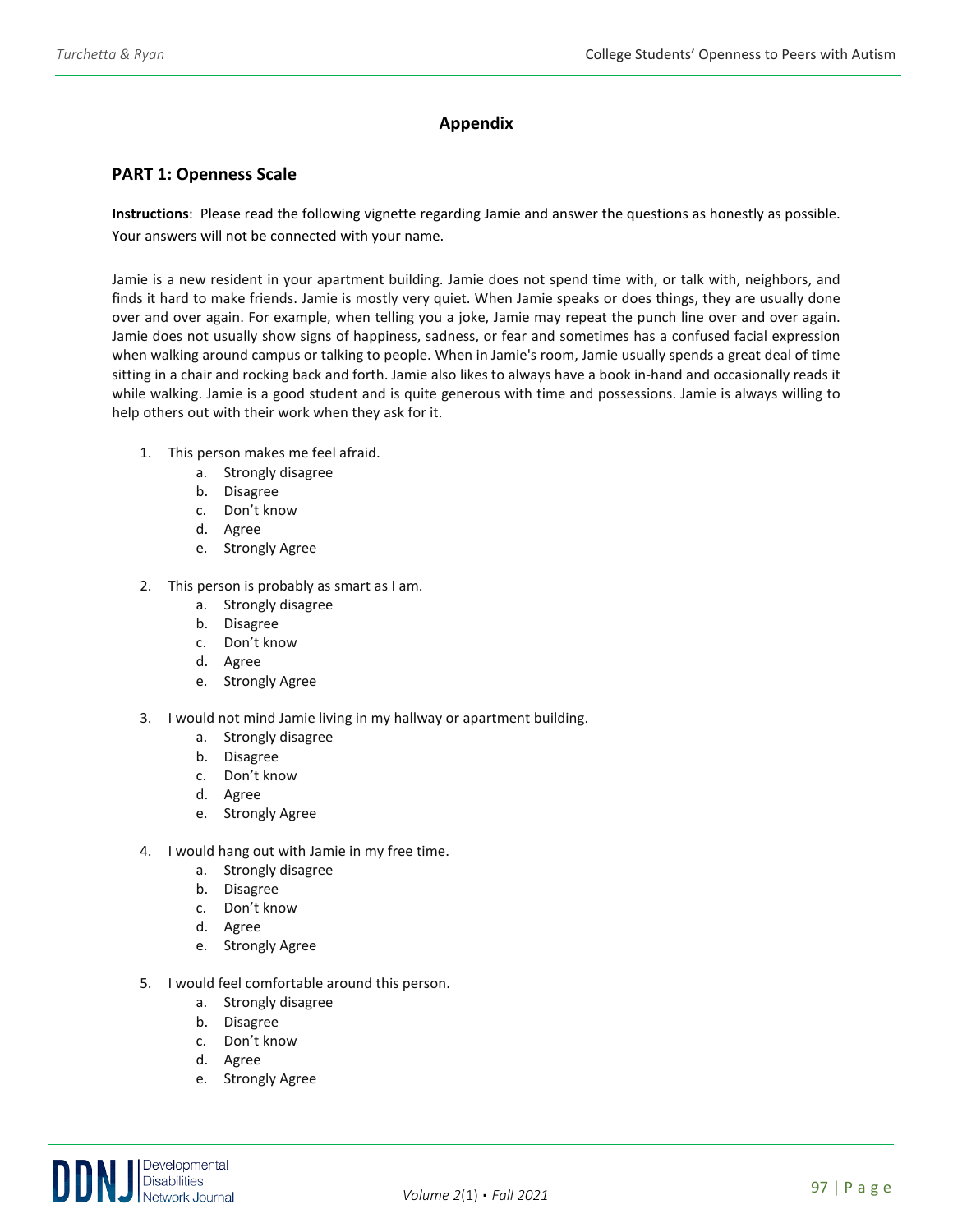- 6. This person is different from me.
	- a. Strongly disagree
	- b. Disagree
	- c. Don't know
	- d. Agree
	- e. Strongly Agree
- 7. Overall, I think I would like Jamie as a person.
	- a. Strongly disagree
	- b. Disagree
	- c. Don't know
	- d. Agree
	- e. Strongly Agree

\*Openness scale (Harnum et al. 2007) modified for use with college students.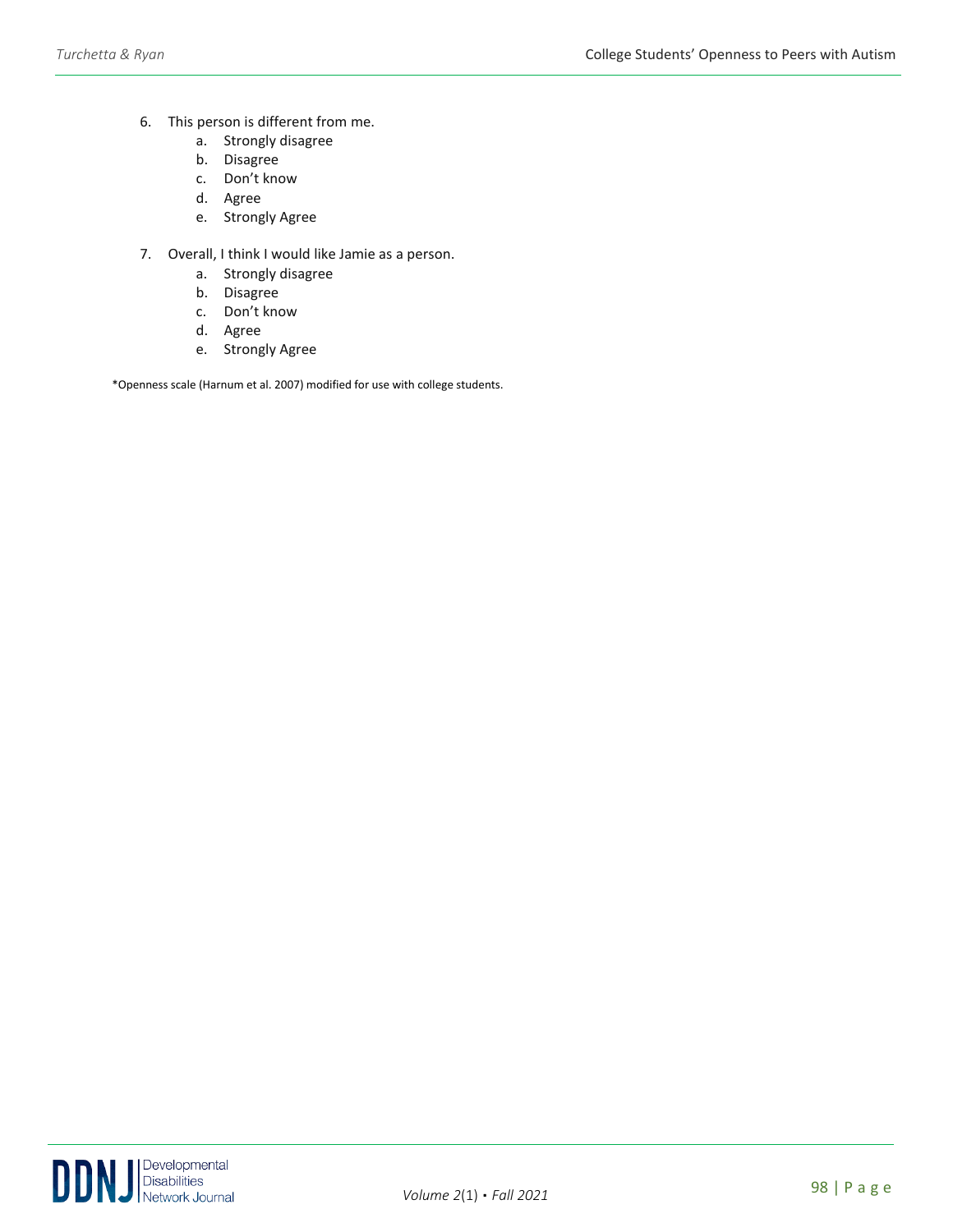### **Autism Awareness Scale**

Response choices included strongly disagree (-2), dis- agree (-1), neither agree nor disagree (0), agree (1), strongly agree (2).

- 1. Autism is more frequently diagnosed in males than females.
	- a. Strongly disagree
	- b. Disagree
	- c. Don't know
	- d. Agree
	- e. Strongly Agree
- 2. Children with autism do not show attachments, even to parents/caregivers.
	- a. Strongly disagree
	- b. Disagree
	- c. Don't know
	- d. Agree
	- e. Strongly Agree
- 3. People with autism are deliberately uncooperative.
	- a. Strongly disagree
	- b. Disagree
	- c. Don't know
	- d. Agree
	- e. Strongly Agree
- 4. Children with autism can grow up to go to college and marry.
	- a. Strongly disagree
	- b. Disagree
	- c. Don't know
	- d. Agree
	- e. Strongly Agree
- 5. There is one intervention that works for all people with autism.
	- a. Strongly disagree
	- b. Disagree
	- c. Don't know
	- d. Agree
	- e. Strongly Agree
- 6. Autism can be diagnosed as early as 15 months of age.
	- a. Strongly disagree
	- b. Disagree
	- c. Don't know
	- d. Agree
	- e. Strongly Agree
- 7. With the proper treatment, most children diagnosed with autism eventually outgrow the disorder.
	- a. Strongly disagree
	- b. Disagree
	- c. Don't know
	- d. Agree
	- e. Strongly Agree